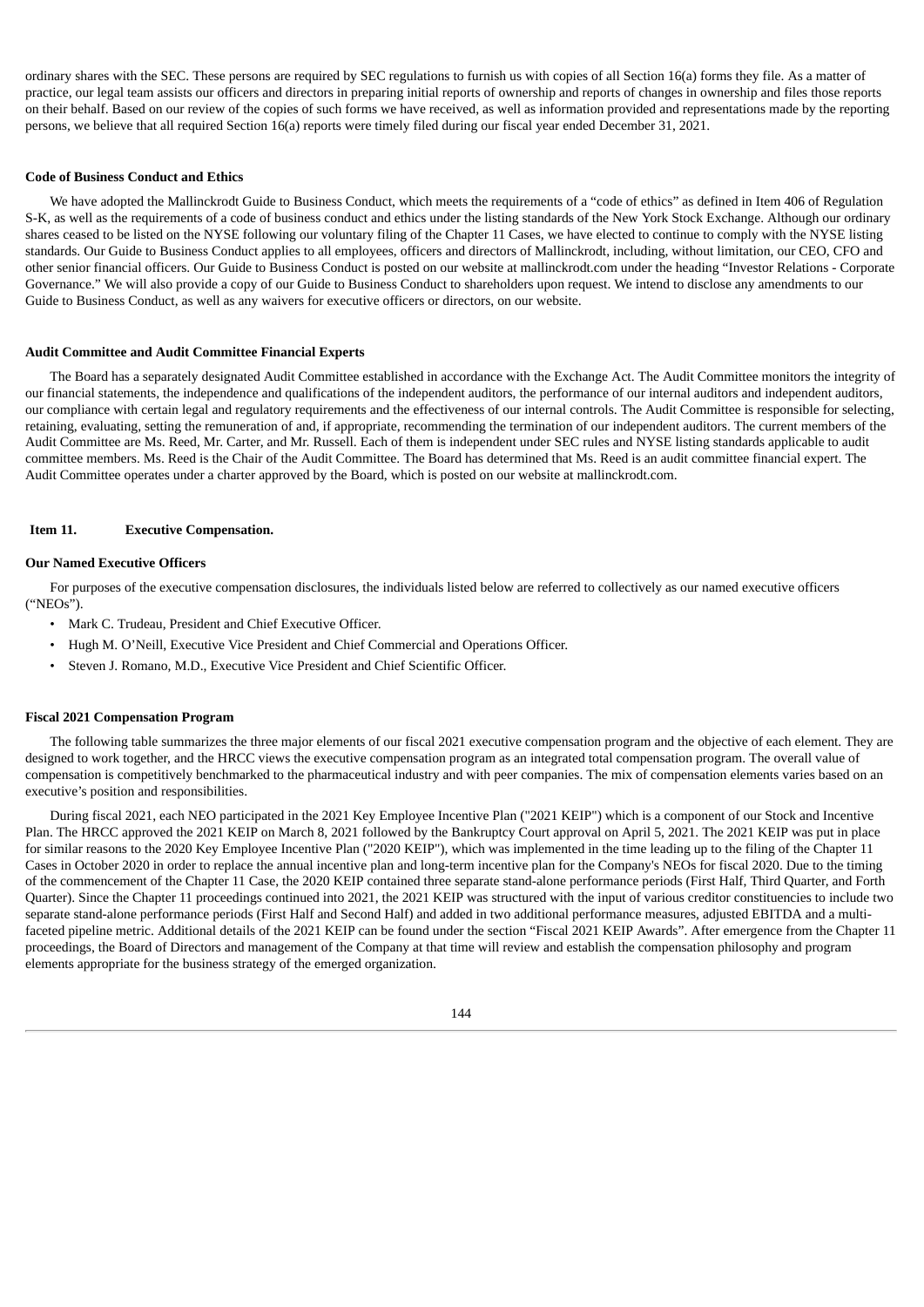| Element                | <b>Key Features</b>                                                                                                                                                                                                                                                                                                                                       | <b>Objective</b>                                                                                                                                                                                                                                                                   |
|------------------------|-----------------------------------------------------------------------------------------------------------------------------------------------------------------------------------------------------------------------------------------------------------------------------------------------------------------------------------------------------------|------------------------------------------------------------------------------------------------------------------------------------------------------------------------------------------------------------------------------------------------------------------------------------|
| <b>Base salary</b>     | Fixed cash compensation                                                                                                                                                                                                                                                                                                                                   | Offer a stable income, intended to reflect the market value of the executive's<br>role, with differentiation for strategic significance, individual capability and<br>experience.                                                                                                  |
| <b>2021 KEIP</b>       | Market-competitive, performance-based cash bonus opportunity tied to<br>achievement of Company goals.<br>Calculation for each executive's cash incentive is based on performance<br>versus pre-determined goals tied to financial and operational performance<br>measures.<br>Two separate standalone performance periods and payout schedule (First Half | Focus executives on pre-set patient, employee and stakeholder value<br>objectives and drive specific behaviors that foster short- and long-term growth<br>and profitability.                                                                                                       |
|                        | and Second Half).                                                                                                                                                                                                                                                                                                                                         |                                                                                                                                                                                                                                                                                    |
| <b>Retention bonus</b> | Cash-based retention bonus awarded to executives in September 2020<br>Subject to repayment prior to the earlier of May 15, 2022 or the date the<br>Company emerges from the Chapter 11 Cases in the event the award recipient<br>resigns, retires, voluntarily terminates employment or is terminated by the<br>company for cause                         | Designed to stabilize the executive leadership team and reduce the possibility<br>of turnover, which could result in the loss of expert knowledge, slow<br>momentum and could impair the Company's ability to navigate its critical<br>challenges, including the Chapter 11 Cases. |

## **Summary Compensation Table**

Our NEOs, like our employees generally and our shareholders and other stakeholders, have been significantly impacted by the Chapter 11 Cases. The information presented in the Summary Compensation Table reflects compensation for our NEOs for fiscal year 2021. The impact of the Chapter 11 Cases is not reflected in the Summary Compensation Table. Under the plan of reorganization, each existing equity interest in Mallinckrodt, including our ordinary shares and existing equity-based awards, will be cancelled and extinguished, and our shareholders will not receive any recovery upon our emergence from the Chapter 11 proceedings. Accordingly, upon our emergence from the Chapter 11 proceedings, our NEOs will not receive any value for their RSUs, stock options or any other equity interest in Mallinckrodt.

## **SUMMARY COMPENSATION TABLE**

| <b>Name and Principal Position</b>                            | <b>Fiscal Year</b> | Salary<br>$($ \$ | <b>Bonus</b><br>$(5)^{(1)}$ | <b>Stock Awards</b><br>(S) | <b>Option Awards</b><br>(\$) | <b>Non-Equity Incentive</b><br><b>Plan Compensation</b><br>$(5)^{(2)}$ | <b>All Other</b><br>Compensation<br>$(5)^{(3)}$ | Total<br>$($ \$ |  |  |
|---------------------------------------------------------------|--------------------|------------------|-----------------------------|----------------------------|------------------------------|------------------------------------------------------------------------|-------------------------------------------------|-----------------|--|--|
| Mark C. Trudeau<br><b>President and Chief Executive</b>       | 2021               | 1,090,385        | _                           |                            |                              | 7,148,280                                                              | 737,318                                         | 8,975,983       |  |  |
| Officer                                                       | 2020               | 1,050,000        | 1,575,000                   | _                          | _                            | 11,407,814                                                             | 854,724                                         | 14,887,538      |  |  |
| Hugh M. O'Neill<br><b>Executive Vice President and</b>        | 2021               | 643.846          | $-$                         | $\overline{\phantom{a}}$   |                              | 2,486,775                                                              | 159,060                                         | 3,289,681       |  |  |
| Chief Commercial Officer                                      | 2020               | 607,885          | 930,000                     | $\overline{\phantom{a}}$   | _                            | 2,943,675                                                              | 249,666                                         | 4,731,226       |  |  |
| Steven J. Romano, M.D.<br><b>Executive Vice President and</b> | 2021               | 643,846          | _                           |                            | _                            | 2,486,775                                                              | 238,439                                         | 3,369,060       |  |  |
| <b>Chief Science Officer</b>                                  | 2020               | 620,000          | 930,000                     | _                          | _                            | 2,943,675                                                              | 283,990                                         | 4,777,665       |  |  |

(1) The amounts reported represent cash retention awards paid in 2020 but will not be earned until 2022 for Mr. Trudeau, Mr. O'Neill and Dr. Romano. The terms of the retention payments include repayment of the full amount if the executive voluntarily terminates employment or is terminated for cause earlier of May 15, 2022 or the date the Company emerges from the Chapter 11 proceedings.

(2) The amounts reported for fiscal year 2021 represent incentive cash awards paid to the NEOs under our 2021 KEIP. For information regarding the calculation of these awards, see the Narrative to the Summary Compensation Table.

(3) The amounts reported represent the aggregate dollar amount for each NEO for employer contributions to the Retirement Savings Plan, employer credits to the Supplemental Savings Plan, international assignment benefits for fiscal 2021 and 2020, executive physicals, executive financial planning and tax reimbursements, and tax preparation fees. We also have Companypurchased tickets to athletic or other events which are generally used for business purposes. In limited instances our named executive officers may have personal use of Companypurchased event tickets when they are not being used for business purposes. No amounts are included because there is no incremental cost to us of such personal use. The following table shows the specific amounts included in the All Other Compensation column of the Summary Compensation Table for fiscal 2021.

## **ALL OTHER COMPENSATION IN 2021**

| Name                   | Contributions to<br><b>Retirement Savings Plan</b> | <b>Credits to Supplemental</b><br>Savings Plan | Tax Reimbursement<br><b>Payments</b><br>(S) <sup>(1)</sup> | <b>Director Fees</b><br>$(5)^{(2)}$ | Other<br>$(5)$ <sup>(3)</sup> | <b>Total</b><br>(5) |
|------------------------|----------------------------------------------------|------------------------------------------------|------------------------------------------------------------|-------------------------------------|-------------------------------|---------------------|
| Mark C. Trudeau        | 18,450                                             | 396,842                                        | 303,861                                                    | $\overline{\phantom{a}}$            | 18,165                        | 737,318             |
| Hugh M. O'Neill        | 18,450                                             | 130,697                                        | 9,913                                                      | $\overline{\phantom{a}}$            | -                             | 159,060             |
| Steven J. Romano, M.D. | 17,400                                             | 130,697                                        |                                                            | 74,377                              | 15,965                        | 238,439             |

(1) Mr. Trudeau is entitled to certain benefits as part of our Tax Equalization Policy due to his service on the Board of Directors and amounts shown represent payments under our Tax Equalization Policy during fiscal 2021. Following the filing of all tax returns, a tax equalization calculation will be prepared to

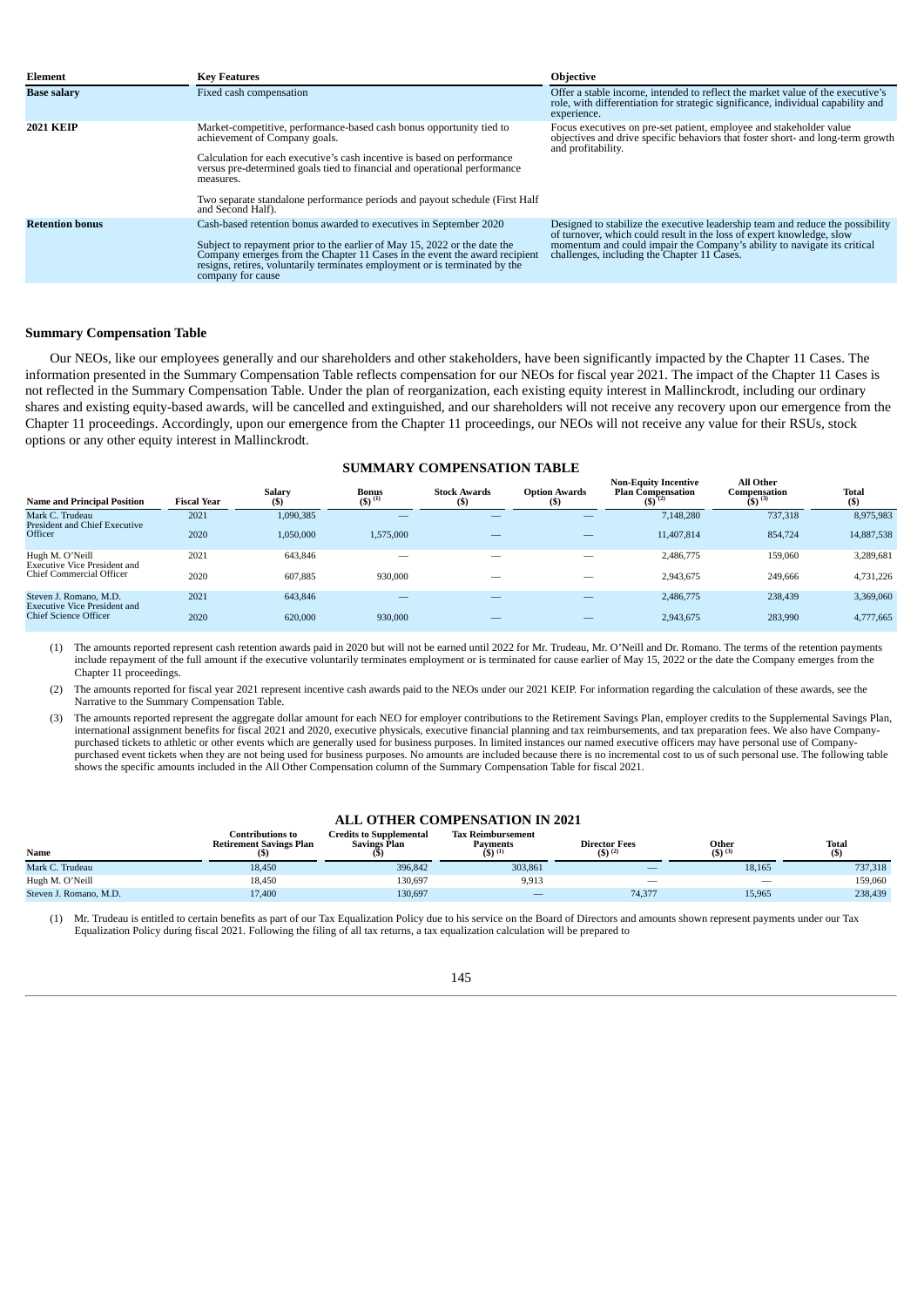determine the ultimate amount owed either to the Company or Mr. Trudeau under our Tax Equalization Policy. Mr. O'Neill received tax reimbursement related to spousal travel to the Mallinckrodt's President's Club.

- (2) The Company has appointed Mr. Romano as its representative on the Board of Directors of Silence Therapeutics plc. Mr. Romano received director fees of £55,000 from Silence Therapeutics plc for this service in 2021. For purposes of this table, the exchange rate as of December 31, 2021 of one British Pound to 1.35231 U.S. dollars was used.
- (3) Includes amounts for executive physicals and executive financial planning and tax preparation fees.

## **Narrative to Summary Compensation Table**

## **Fiscal 2021 KEIP Awards**

For fiscal 2021, the HRCC determined the amount payable to our NEOs under the 2021 KEIP by multiplying the NEO's individual incentive target by the funding based on Company performance for two separate standalone performance periods (First Half and Second Half, the two performance periods together are referred to as the "Full Year").

The HRCC in partnership with independent advisors established award target amounts for each of our NEOs under the 2021 KEIP, detailed in the table below. Based on the assessment of the Company's performance, the HRCC may adjust the bonus funding factor up or down under the maximum determined by our plan.

The 2021 KEIP Full Year target amounts for the NEOs are equal to the sum of their previously approved target annual incentive opportunity for fiscal 2021 and approximately 54% of the CEO's and 77% of the other NEOs previously approved target long-term equity incentive opportunity for fiscal 2021 (a 46% reduction was applied to the CEO and a 23% reduction was applied to the other NEOs to reduce the total cost of the 2021 KEIP, reflect the shorter-term nature of this component of the award and that the award was payable in cash).

| Name                   | <b>2021 KEIP</b><br><b>Full Year Target</b> | <b>2020 KEIP</b><br><b>Full Year Target</b> | <b>Previously Approved Combined</b><br>Annual and<br>Long-Term Incentive Target |
|------------------------|---------------------------------------------|---------------------------------------------|---------------------------------------------------------------------------------|
| Mark C. Trudeau        | \$6,712,000                                 | \$9,312,500                                 | \$11,312,500                                                                    |
| Hugh M. O'Neill        | \$2,335,000                                 | \$2,403,000                                 | \$2,903,000                                                                     |
| Steven J. Romano, M.D. | \$2,335,000                                 | \$2,403,000                                 | \$2,903,000                                                                     |

*Performance Periods and Measures.* The 2021 KEIP consisted of two separate standalone performance periods: the first half of fiscal 2021 (50% of award) and the second half of fiscal 2021 (50% of award). The two semi-annual performance periods and semi-annual goals placed a greater emphasis on the results we needed to achieve throughout the year. In addition, this type of incentive plan structure is aligned with market practice for companies operating under similar circumstances to us. The Company's achievement against the following performance measures was assessed for each performance period separately and resulted in two separate award payouts: adjusted EBITDA, adjusted operating cash flow, adjusted net sales, and a pipeline metric. These performance measures were set in relation to our annual budget for the entire enterprise as approved by the Board of Directors.

The HRCC believes these measures are key drivers to preserve and maximize enterprise value and maximize cash generation during a time of significant bankruptcy and litigation overhang.

- Adjusted EBITDA is defined as earnings for the fiscal year before interest, taxes, depreciation and amortization, adjusted (with limitations and governors in place related to research and development expense) to exclude certain non-recurring items considered not a direct reflection of our core operations and our ongoing performance.
- Adjusted operating cash flow represents operating cash flow prepared in accordance with accounting principles generally accepted in the U.S. ("GAAP") adjusted for separation costs, reorganization advisor fees, working capital impacts related to the CARES Act, significant legal and environmental charges and working capital impacts resulting from the Company's Chapter 11 bankruptcy filing, with certain limitations and governors related to research and development expense, days payable outstanding ("DPO"), severance costs and interest payments.
- Adjusted net sales represents net sales calculated in accordance with GAAP, as adjusted for certain items. Net sales is an important measure because it is a leading indicator of performance and value creation and provides a clear focus on top-line growth. For purposes of the 2021 KEIP, adjusted net sales excludes foreign exchange impacts.
- Pipeline metric focused on long-term success with targets related to achievements of operational milestones in the development, execution, and commercialization of key products.

The weighted average funding for the 2021 KEIP could range from 0% to 150% of target based upon performance against these measures for each standalone performance period, which is a reduction to the approved range of 0% to 200% from years prior to 2020. The HRCC maintains discretionary authority to further modify the funding, both negatively and positively.

Fiscal 2021 First Half performance resulted in an overall weighted average funding of 112% and the Second Half performance resulted in an overall weighted average funding of 101%. The following charts summarize the 2021 KEIP design based on the two

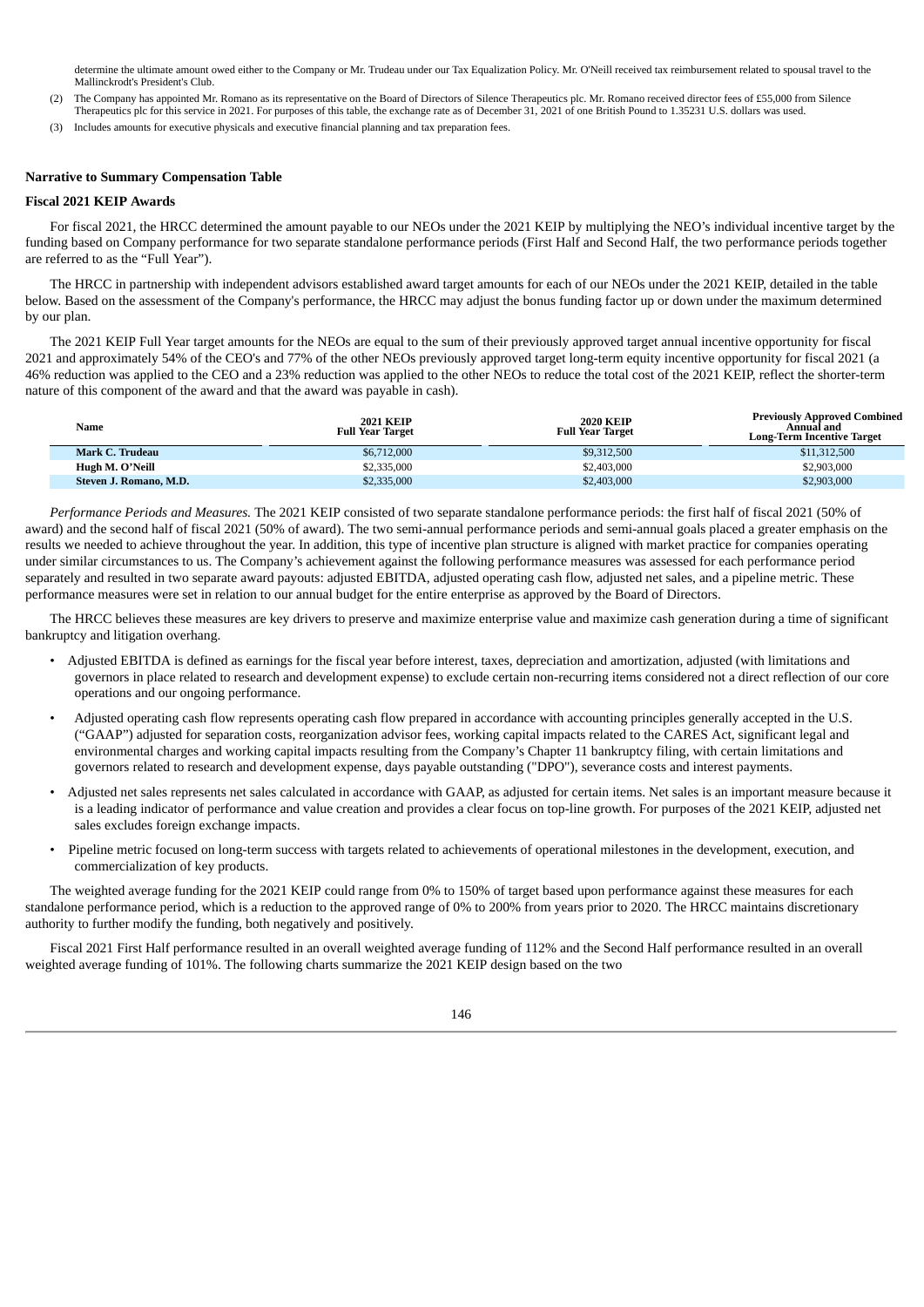separate performance periods with respect to the Company performance measures, including the relative weighting, performance targets, actual results and weighted average funding for our NEOs:

# **Fiscal 2021 First Half Company Performance Measures (Applicable to all NEOs)**

| Applicable to all NEOS)                                |                  |                                        |                                |                                            |                                                         |                                    |  |  |  |
|--------------------------------------------------------|------------------|----------------------------------------|--------------------------------|--------------------------------------------|---------------------------------------------------------|------------------------------------|--|--|--|
| <b>Measure</b>                                         | <b>Weighting</b> | <b>Threshold</b><br>$(50\% \;$ Payout) | <b>Target</b><br>(100% Pavout) | <b>Maximum</b><br>$(150\% \text{ Pavour})$ | <b>Fiscal 2021 First Half</b><br>Results <sup>(1)</sup> | <b>Weighted Average</b><br>Funding |  |  |  |
| <b>Adjusted EBITDA</b><br>(in millions)                | 40%              | \$355                                  | \$418                          | \$481                                      | \$404                                                   | 36%                                |  |  |  |
| <b>Adjusted Operating Cash Flow</b><br>$(in$ millions) | 40%              | \$342                                  | \$402                          | \$463                                      | \$477                                                   | 60%                                |  |  |  |
| <b>Adjusted Net Sales</b><br>(in millions)             | 10%              | \$1,067                                | \$1,186                        | \$1,305                                    | \$1,102                                                 | 6%                                 |  |  |  |
| <b>Pipeline Metric</b>                                 | 10%              |                                        |                                |                                            |                                                         | 10%                                |  |  |  |
|                                                        |                  |                                        |                                |                                            |                                                         | 112%                               |  |  |  |

## **Fiscal 2021 Second Half Company Performance Measures (Applicable to all NEOs)**

| $\mu$                                                  |                  |                                    |                                          |                                       |                                                          |                                           |  |  |  |  |
|--------------------------------------------------------|------------------|------------------------------------|------------------------------------------|---------------------------------------|----------------------------------------------------------|-------------------------------------------|--|--|--|--|
| <b>Measure</b>                                         | <b>Weighting</b> | <b>Threshold</b><br>$(50%$ Payout) | <b>Target</b><br>$(100\% \bar{P}$ avout) | <b>Maximum</b><br>$(150\% \;$ Payout) | <b>Fiscal 2021 Second Half</b><br>Results <sup>(1)</sup> | <b>Weighted Average</b><br><b>Funding</b> |  |  |  |  |
| <b>Adjusted EBITDA</b><br>(in millions)                | 40%              | \$358                              | \$422                                    | \$485                                 | \$396                                                    | 32%                                       |  |  |  |  |
| <b>Adjusted Operating Cash Flow</b><br>$(in$ millions) | 40%              | \$263                              | \$310                                    | \$356                                 | \$352                                                    | 58%                                       |  |  |  |  |
| <b>Adjusted Net Sales</b><br>(in millions)             | 10%              | \$1,081                            | \$1.201                                  | \$1.321                               | \$1,103                                                  | 6%                                        |  |  |  |  |
| <b>Pipeline Metric</b>                                 | 10%              |                                    |                                          |                                       |                                                          | 5%                                        |  |  |  |  |
|                                                        |                  |                                    |                                          |                                       |                                                          | 101%                                      |  |  |  |  |

The performance measures used for compensation purposes include non-GAAP financial measures which exclude the effects of certain items which the HRCC believes do not represent ongoing operating results and/or business trends.

*Strategic Imperatives.* In addition to performance against financial and operational measures, the HRCC also considers performance that supported the accomplishment of strategic imperatives, and has the ability to adjust the overall size of the executive bonuses, both negatively and positively. This allows the HRCC to decrease the size of the executive bonuses if, in the HRCC's opinion, such amounts are not appropriately earned or should not be paid.

The HRCC took into account the progress on the strategic imperatives and challenges that faced the business in 2021 when determining the 2021 KEIP award payouts for each of the two performance periods. The following charts show the HRCC approved multipliers for each of the two performance periods.

|                        |                                                     | <b>Target Performance Multiplier</b> |            |     |                                  |  |
|------------------------|-----------------------------------------------------|--------------------------------------|------------|-----|----------------------------------|--|
|                        | <b>First Half Target</b><br><b>KEIP Opportunity</b> | X                                    | Multiplier |     | First Half<br><b>KEIP Payout</b> |  |
| Mark C. Trudeau        | \$3,356,000                                         | x                                    | 112%       | $=$ | \$3,758,720                      |  |
| Hugh M. O'Neill        | \$1,167,500                                         |                                      | 112%       |     | \$1,307,600                      |  |
| Steven J. Romano, M.D. | \$1,167,500                                         |                                      | 112%       |     | \$1,307,600                      |  |

|                        |                                        | <b>Target Performance Multiplier</b> |            |   |                                   |  |
|------------------------|----------------------------------------|--------------------------------------|------------|---|-----------------------------------|--|
|                        | Second Half Target KEIP<br>Opportunity | X                                    | Multiplier |   | Second Half<br><b>KEIP Payout</b> |  |
| Mark C. Trudeau        | \$3,356,000                            |                                      | 101%       | = | \$3,389,560                       |  |
| Hugh M. O'Neill        | \$1,167,500                            |                                      | 101%       |   | \$1,179,175                       |  |
| Steven J. Romano, M.D. | \$1,167,500                            |                                      | 101%       |   | \$1,179,175                       |  |

#### *Executive Retention Bonus Program*

In November 2019, the HRCC approved a key executive retention plan, also known as the Executive Retention Bonus Program ("ERBP") for specified employees including the NEOs, and the Board approved an ERBP for the CEO. The ERBP provided a cash-based retention bonus award to specified employees of the Company. In August 2020, the HRCC approved an extension of the ERBP for a small number of employees including the NEOs, and the Board approved an extension for the CEO. The HRCC considered the challenges facing the Company including the opioid litigation, and both the Board and the HRCC believed it critical to continue to stabilize the executive leadership team and reduce the possibility of further turnover during a critical time at the Company. Further turnover would have resulted in the loss of expert knowledge, slowed momentum and could have impaired the Company's ability to

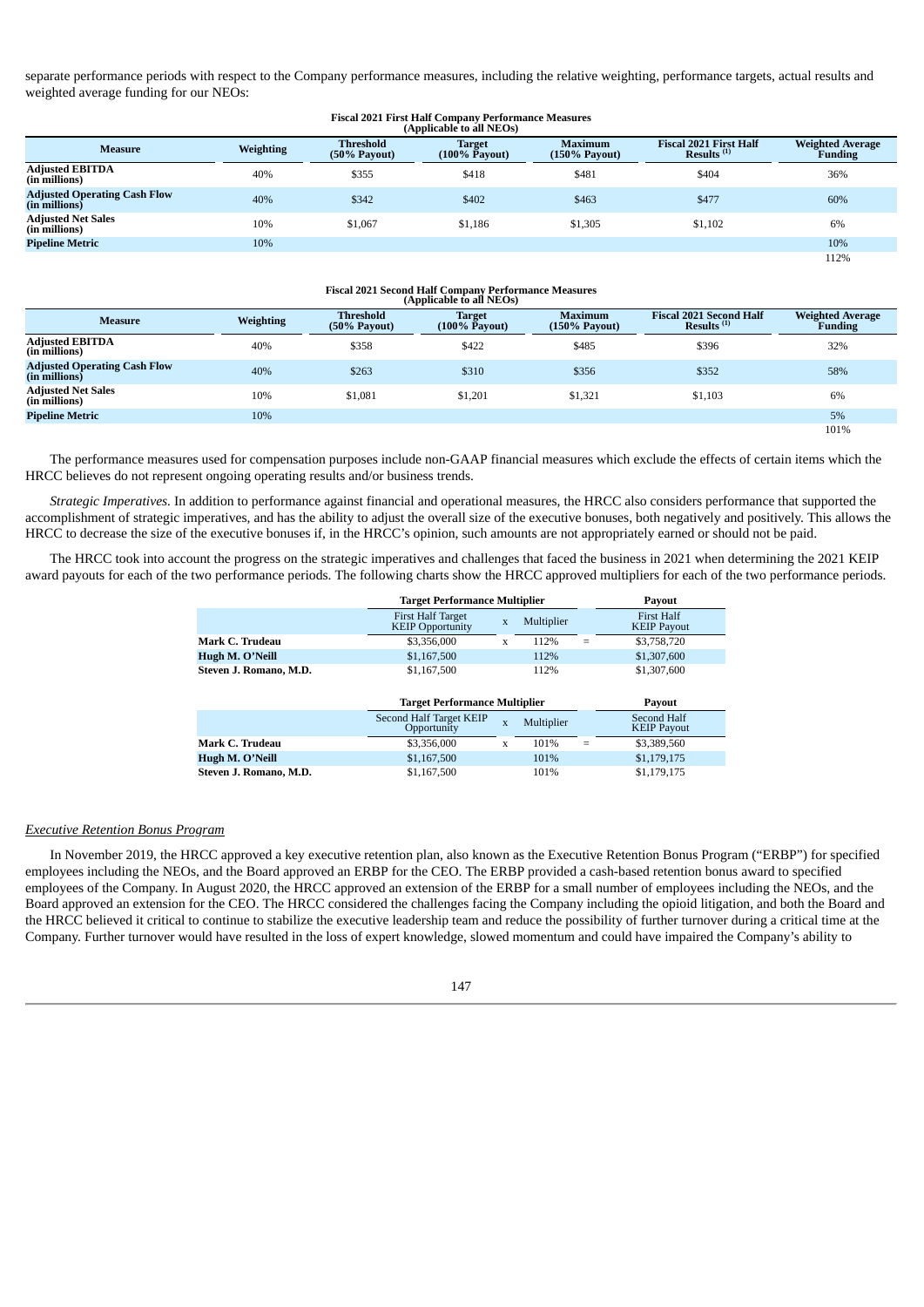continue to navigate the challenges, including the opioid litigation, and bring pipeline products to market. The HRCC consulted independent advisors on the extension of the program and approaches utilized by other companies facing similar uncertainties for retention of executives in determining the value of the extended ERBP. The HRCC (and the Board with regard to the CEO) approved awards under the extended ERBP for the NEOs in the following amounts.

**2020 Executive Retention Bonuses**

| <b>Mark C. Trudeau</b> | \$1,575,000 |
|------------------------|-------------|
| Hugh M. O'Neill        | \$930,000   |
| Steven J. Romano, M.D. | \$930,000   |

Awards under the 2019 ERBP, are subject to repayment prior to the 18-month anniversary of the grant date in the event the award recipient resigns, retires, voluntarily terminates employment or is terminated by the Company for cause. Awards under the extended 2020 ERBP, are subject to repayment in the event the award recipient resigns, retires, voluntarily terminates employments or is terminated by the Company for cause until the earlier of May 15, 2022 or the date the Company emerges from bankruptcy proceedings.

## *Other Benefits*

We provide NEOs the same benefits that are provided to all employees, including defined contribution retirement benefits and health and welfare benefits. In addition, our executive officers are provided with certain additional benefits, intended to be competitive with the practices of our peer companies.

*Retirement Benefits.* The NEOs are eligible to participate in our Retirement Savings and Investment Plan ("Mallinckrodt Retirement Savings Plan"), which is our 401(k) plan available to all eligible U.S. employees, and our Supplemental Savings and Retirement Plan ("Mallinckrodt Supplemental Savings Plan"), our non-qualified deferred compensation plan in which executive officers and other senior employees may participate. The Mallinckrodt Supplemental Savings Plan is a so-called "excess" plan that extends the 401(k) benefits beyond the Internal Revenue Code (the "Code") limitations.

*Mallinckrodt Supplemental Savings Plan*. Under the Mallinckrodt Supplemental Savings Plan, participants, including NEOs, may defer up to 50% of their base salary and 75% of their annual bonus. We provide matching credits based on the participant's deferred base salary and bonus at the same rate that such participant is eligible to receive matching contributions under the Mallinckrodt Retirement Savings Plan and Company credits on any cash compensation (i.e., base and bonus) that the participant earns during a calendar year in excess of applicable IRS limits (\$290,000 for 2021). Participants are fully vested in matching and Company credits (including earnings on such credits) upon completion of two years of service. The Mallinckrodt Supplemental Savings Plan is a non-qualified deferred compensation plan that is maintained as an unfunded "top-hat" plan and is designed to comply with Section 409A of the Code. Amounts credited to the Mallinckrodt Supplemental Savings Plan as participant deferrals or Company credits may also be credited with earnings (or losses) based upon investment selections made by each participant from investments that generally mirror investments offered under the Mallinckrodt Retirement Savings Plan. Participants may elect whether they will receive a distribution of their Mallinckrodt Supplemental Savings Plan account balances upon termination of employment or at a specified date. Distributions can be made in a lump sum or in up to 15 annual installments.

Under the Mallinckrodt Retirement Savings Plan, we make an automatic contribution of three percent (3%) of an employee's eligible pay, irrespective of whether the employee contributes to such plan. Additionally, we match fifty cents (\$0.50) for every one dollar (\$1.00) employees contribute, up to the first eight percent (8%) of eligible pay. Elective deferrals of compensation were suspended for 2021.

*International Assignment Benefits.* We ensure that employees who are sent on an assignment outside of their home country are subject to substantially the same income tax liability as they would have paid in the U.S. pursuant to our tax equalization program. Each such employee is responsible for a theoretical U.S. income tax liability based on an estimate of his or her anticipated U.S. income tax liability, and we are responsible for any home country and assignment country taxes in excess of that amount. We deduct hypothetical income taxes from the employee's compensation during the tax year and pay any assignment country taxes on his or her behalf.

*Health and Welfare Benefits.* The health and welfare benefits we provide to the NEOs are offered to all eligible U.S. based employees and include medical, dental, prescription drug, vision, life insurance, accidental death and dismemberment, business travel accident, personal and family accident, flexible spending accounts, short- and long-term disability coverage and an employee assistance program.

*Additional Benefits.* We maintain an executive physical examination program and an executive financial and tax planning program for executive officers. These programs are intended to encourage executives to proactively manage their health and complex financial/tax situations, thereby enabling them to focus on the business. The benefits are periodically benchmarked versus comparable companies and intended to be competitive for our industry. In addition, when we request a spouse or partner to attend a business meeting, such as our annual national sales recognition program for top performers, we reimburse executive officers for expenses related to this travel. In these circumstances, we reimburse executive officers for the income taxes associated with these travel

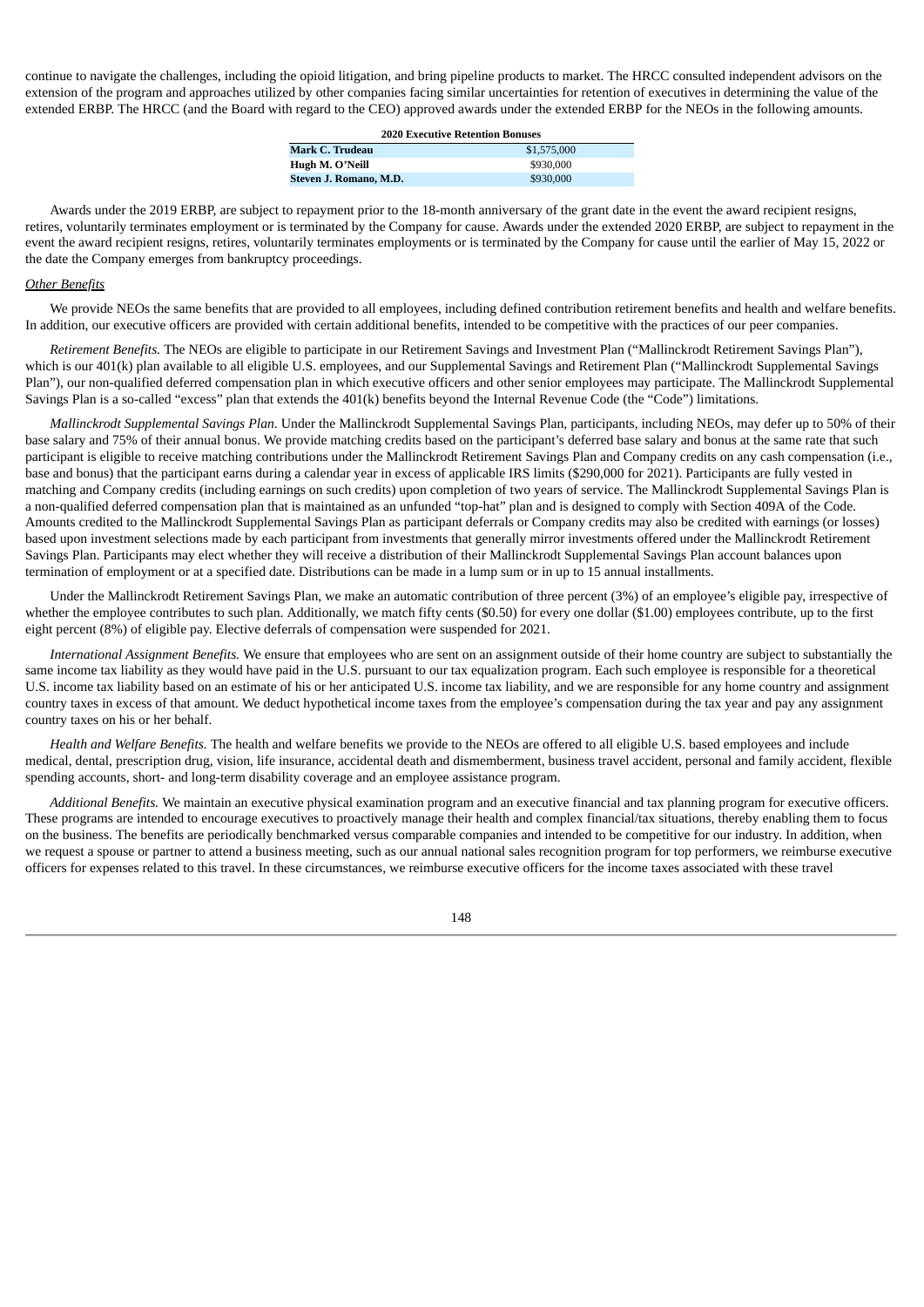expenses. In addition, certain executives whose permanent residences are located more than 50 miles from our New Jersey executive offices, are reimbursed for commuting expenses and we pay for their lodging when they are working at our New Jersey executive offices.

*Severance Benefits.* We maintain an executive severance plan that provides benefits to certain senior executives upon an involuntary termination of employment for any reason other than cause, permanent disability or death. We provide this plan to enable our executives to devote their full attention to our business by ensuring they will have some financial security in the event of an involuntary termination of employment without cause. Severance benefits, in the form of a lump sum cash payment equal to 18 months base salary (24 months for our CEO), bonus and health benefits are generally payable following a qualifying termination of employment. Executives whose employment is involuntarily terminated without cause during the first twelve months of employment receive base salary and health benefits equivalent to 9 months (12 months for our CEO) in the form of a lump sum cash payment and do not receive a bonus. Receipt of these benefits is conditioned upon the executive signing a release of any claims against us.

*Change in Control Benefits.* We maintain a change in control plan that provides benefits to certain senior executives upon an involuntary termination of employment or good reason resignation that occurs during a period shortly before and continuing after a change in control (a double-trigger arrangement). We provide this plan to encourage our executives to remain neutral in the face of a potential transaction that may benefit shareholders but result in the loss of the executive's employment. Benefits are generally payable following a qualifying termination of employment in a lump-sum cash payment equal to 1.5 times (two times for our CEO) the sum of the executive's base salary and the average of the executive's bonus for the previous three fiscal years. Additional benefits provided upon a change in control termination include full vesting of outstanding equity awards (double-trigger), continued subsidy for health plan premiums for an 18-month period (24 months for our CEO) and outplacement services. Receipt of change in control severance benefits is conditioned upon the executive signing a release of any claims against us. The plan does not provide excise tax gross-ups.

*Employment Agreements.* For our NEOs, we have entered into employment agreements which are intended to codify into a contractual arrangement the severance benefits that each executive officer was already entitled to under the executive severance plan. The term of the employment agreements is three years, with automatic one year renewals, absent notice of non-renewal.

Due to the commencement of the Chapter 11 Cases, the disbursement of severance pay and related benefits during the pendency of the Chapter 11 Cases is subject to, among other things, approval by the Bankruptcy Court and the restrictions regarding severance payments imposed by section 503(c) of the Bankruptcy Code.

## **Share Ownership Requirements**

The Board established share ownership requirements under which executive officers have been expected to hold equity with a value expressed as a multiple of their base salary, with the CEO set at five times base salary and all other executive officers set at three times base salary, with certain allowances for including awarded but unvested equity grants in the calculations. However, as a result of the Chapter 11 Cases and related circumstances, on November 3, 2020, the Board of Directors waived compliance with the stock ownership requirements for the duration of the Chapter 11 Cases.

#### **Anti-Hedging/Anti-Pledging Policy**

Our Insider Trading Policy prohibits directors, officers and employees from entering into or trading in puts, calls, cashless collars, options or similar rights and obligations or any other hedging activity involving our securities, other than the exercise of a Company-issued stock option.

Our policy also prohibits directors, officers and employees from purchasing our securities on margin, borrowing against our securities held in a margin account or pledging our securities as collateral for a loan. However, an exception may be granted by our General Counsel if the individual clearly demonstrates the financial capacity to repay the loan without resort to the pledged securities.

#### **Executive Financial Recoupment Program ("Clawback")**

Since its separation from Covidien plc in 2013, the Corporate Governance Guidelines have mandated that the Company have a Board-approved policy for recoupment of incentive compensation. This policy was originally implemented by the Board in 2014, and was most recently amended in 2022 in connection with at the Company's corporate integrity agreement entered into with the Office of Inspector General of the Department of Health and Human Services. Mallinckrodt's policy states that in the event of an accounting restatement resulting from material non-compliance with financial reporting requirements under applicable law, the HRCC is authorized to recover any incentive compensation that was overpaid taking into account such factors as the HRCC deems appropriate. In addition, Mallinckrodt's policy states that in the event of certain events of significant misconduct, including a violation of law or regulation or a significant violation of a Company policy, to the extent permitted by law, the Company must seek to recoup cash awards and all or a portion of the realized value of equity awards for the three (3) year period prior to the recoupment determination.

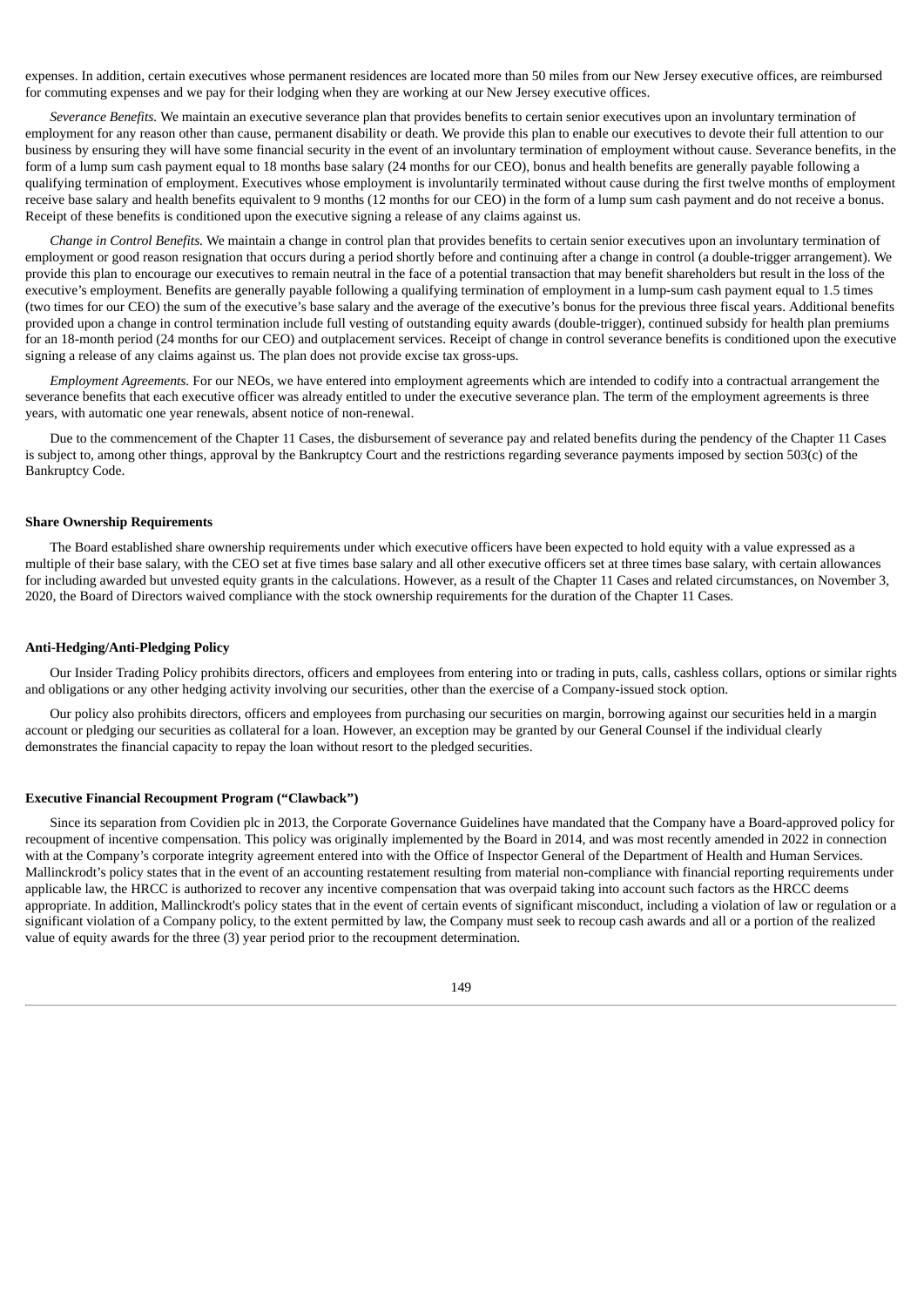Under Mallinckrodt's policy, the Company agreed to disclose annually whether, at any time during the last completed fiscal year, the Board required recoupment or forfeiture of any incentive compensation received by certain employees, including NEOs, (1) if required by law, and (2) if not required by law, so long as the disclosure (a) would not violate any individual's privacy rights, (b) is not likely to result in or exacerbate any existing or threatened employee, shareholder or other litigation, arbitration, investigation or proceeding against the Company and (c) is not otherwise prohibited. Subject to the exceptions described in the previous sentence, if any such recoupment or forfeiture under this policy occurred, the Company will disclose the general circumstances of the recoupment and/or forfeiture, and if no such recoupment or forfeiture occurred during the last completed fiscal year, the Company will disclose that no such event occurred.

In addition, the Company's Wage Motion which is effective during the Chapter 11 restructuring process, states all parties involved may seek disgorgement of payments from any member in a debtor entity, including the NEOs, if it is determined the member knowingly participated in criminal misconduct in connection with their employment with the Debtors or been aware of acts or omissions of others that such member knew at the time were fraudulent or criminal with respect to the Debtors' commercial practices in connection with the sale of opioids.

In 2021, there was no recoupment or forfeiture applied to the incentive compensation of any executive officer of the Company.

#### **Outstanding Equity Awards at Fiscal Year-End**

The following table provides information regarding outstanding stock option awards and unvested restricted unit and performance unit awards held by each NEO as of December 31, 2021 and the corresponding market value based on our closing stock price as of December 31, 2021. For a more complete understanding of the table, please read the footnotes that follow the table.

#### **OUTSTANDING EQUITY AWARDS AT 2021 FISCAL YEAR-END Option Awards Stock Awards**

| Name                   | <b>Underlying</b><br><b>Unexercised Options</b><br>$^{(#)}$<br>Exercisable | <b>Number of Securities Number of Securities</b><br>Underlying<br><b>Unexercised Options</b><br>(#)<br>Unexercisable | Option<br><b>Exercise Price</b><br>(S) | Option<br><b>Expiration</b><br><b>Date</b> | <b>Number of Shares or</b><br><b>Units of Stock That</b><br><b>Have Not Vested</b><br>(#) | <b>Market Value of</b><br><b>Shares or Units of</b><br><b>Stock That Have Not</b><br><b>Vested</b><br>(S) | <b>Equity Incentive Plan</b><br>Awards: Number of<br><b>Unearned Shares.</b><br><b>Units or Other Rights</b><br><b>That Have Not Vested</b><br>$($ # $)$ | <b>Equity Incentive Plan</b><br>Awards: Market or<br><b>Pavout Value of</b><br><b>Unearned Shares,</b><br><b>Units or Other Rights</b><br><b>That Have Not Vested</b><br>(S) |
|------------------------|----------------------------------------------------------------------------|----------------------------------------------------------------------------------------------------------------------|----------------------------------------|--------------------------------------------|-------------------------------------------------------------------------------------------|-----------------------------------------------------------------------------------------------------------|----------------------------------------------------------------------------------------------------------------------------------------------------------|------------------------------------------------------------------------------------------------------------------------------------------------------------------------------|
| Mark C. Trudeau        | 17,904                                                                     | $-^{(1)}$                                                                                                            | 37.85                                  | 1/31/2022                                  |                                                                                           |                                                                                                           |                                                                                                                                                          |                                                                                                                                                                              |
|                        | 38,875                                                                     | $-$ (2)                                                                                                              | 41.73                                  | 12/2/2022                                  |                                                                                           |                                                                                                           |                                                                                                                                                          |                                                                                                                                                                              |
|                        | 234,437                                                                    | $-^{(3)}$                                                                                                            | 44.00                                  | 6/30/2023                                  |                                                                                           |                                                                                                           |                                                                                                                                                          |                                                                                                                                                                              |
|                        | 63,542                                                                     | $-$ (4)                                                                                                              | 51.35                                  | 1/1/2024                                   |                                                                                           |                                                                                                           |                                                                                                                                                          |                                                                                                                                                                              |
|                        | 108,014                                                                    | $-$ (5)                                                                                                              | 96.96                                  | 1/2/2025                                   |                                                                                           |                                                                                                           |                                                                                                                                                          |                                                                                                                                                                              |
|                        | 175,528                                                                    | $- (6)$                                                                                                              | 72.61                                  | 1/4/2026                                   |                                                                                           |                                                                                                           |                                                                                                                                                          |                                                                                                                                                                              |
|                        | 249,785                                                                    | $-$ (7)                                                                                                              | 51.73                                  | 1/3/2027                                   |                                                                                           |                                                                                                           |                                                                                                                                                          |                                                                                                                                                                              |
|                        | 709,502                                                                    | 236,501 (8)                                                                                                          | 13.80                                  | 4/2/2028                                   |                                                                                           |                                                                                                           |                                                                                                                                                          |                                                                                                                                                                              |
|                        | 257,001                                                                    | $257,001^{(9)}$                                                                                                      | 22.26                                  | 4/1/2029                                   |                                                                                           |                                                                                                           |                                                                                                                                                          |                                                                                                                                                                              |
| Hugh M. O'Neill        | 15,062                                                                     | $-$ (4)                                                                                                              | 51.35                                  | 1/1/2024                                   |                                                                                           |                                                                                                           |                                                                                                                                                          |                                                                                                                                                                              |
|                        | 9,414                                                                      | $-$ (10)                                                                                                             | 51.35                                  | 1/1/2024                                   |                                                                                           |                                                                                                           |                                                                                                                                                          |                                                                                                                                                                              |
|                        | 16,551                                                                     | $-$ (5)                                                                                                              | 96.96                                  | 1/2/2025                                   |                                                                                           |                                                                                                           |                                                                                                                                                          |                                                                                                                                                                              |
|                        | 30,605                                                                     | $-$ (6)                                                                                                              | 72.61                                  | 1/4/2026                                   |                                                                                           |                                                                                                           |                                                                                                                                                          |                                                                                                                                                                              |
|                        | 40,726                                                                     | $-$ (7)                                                                                                              | 51.73                                  | 1/3/2027                                   |                                                                                           |                                                                                                           |                                                                                                                                                          |                                                                                                                                                                              |
|                        | 13,575                                                                     | $-$ (11)<br>$-$ (12)                                                                                                 | 51.73                                  | 1/3/2027                                   |                                                                                           |                                                                                                           |                                                                                                                                                          |                                                                                                                                                                              |
|                        | 54,301                                                                     | $32,165^{(8)}$                                                                                                       | 51.73                                  | 1/3/2027                                   | $6,160^{(14)}$                                                                            | 770                                                                                                       |                                                                                                                                                          |                                                                                                                                                                              |
|                        | 96,492<br>51,400                                                           | $51,401^{(9)}$                                                                                                       | 13.80<br>22.26                         | 4/2/2028<br>4/1/2029                       | $11,231$ <sup>(13)</sup>                                                                  | 1,404                                                                                                     |                                                                                                                                                          |                                                                                                                                                                              |
| Steven J. Romano, M.D. |                                                                            | $-$ (15)                                                                                                             |                                        |                                            |                                                                                           |                                                                                                           |                                                                                                                                                          |                                                                                                                                                                              |
|                        | 11,275                                                                     |                                                                                                                      | 120.27                                 | 7/1/2025                                   |                                                                                           |                                                                                                           |                                                                                                                                                          |                                                                                                                                                                              |
|                        | 22,288                                                                     | $-$ (6)                                                                                                              | 72.61                                  | 1/4/2026                                   |                                                                                           |                                                                                                           |                                                                                                                                                          |                                                                                                                                                                              |
|                        | 44,798                                                                     | $-$ (7)                                                                                                              | 51.73                                  | 1/3/2027                                   |                                                                                           |                                                                                                           |                                                                                                                                                          |                                                                                                                                                                              |
|                        | 14,933                                                                     | $-$ (11)                                                                                                             | 51.73                                  | 1/3/2027                                   |                                                                                           |                                                                                                           |                                                                                                                                                          |                                                                                                                                                                              |
|                        | 59,731                                                                     | (12)                                                                                                                 | 51.73                                  | 1/3/2027                                   |                                                                                           |                                                                                                           |                                                                                                                                                          |                                                                                                                                                                              |
|                        | 141,900                                                                    | 47,301 $(8)$                                                                                                         | 13.80                                  | 4/2/2028                                   | 9,058(14)                                                                                 | 1,132                                                                                                     |                                                                                                                                                          |                                                                                                                                                                              |
|                        | 51,400                                                                     | 51,401 $(9)$                                                                                                         | 22.26                                  | 4/1/2029                                   | $11,231$ (13)                                                                             | 1,404                                                                                                     |                                                                                                                                                          |                                                                                                                                                                              |
|                        |                                                                            |                                                                                                                      |                                        |                                            |                                                                                           |                                                                                                           |                                                                                                                                                          |                                                                                                                                                                              |

(1) Represents stock options granted on February 1, 2012 to Mr. Trudeau in connection with his commencement of employment with Covidien as President of its Pharmaceuticals business, which vest 50% on each of the 3rd and 4th anniversaries of the grant date.

(2) Represents stock options granted on December 3, 2012, which vest one third on each of the 2nd, 3rd and 4th anniversaries of the grant date.

(3) Represents stock options granted on July 1, 2013 in connection with the separation from Covidien, which vest 50% on each of the 3rd and 4th anniversaries of the grant date.

150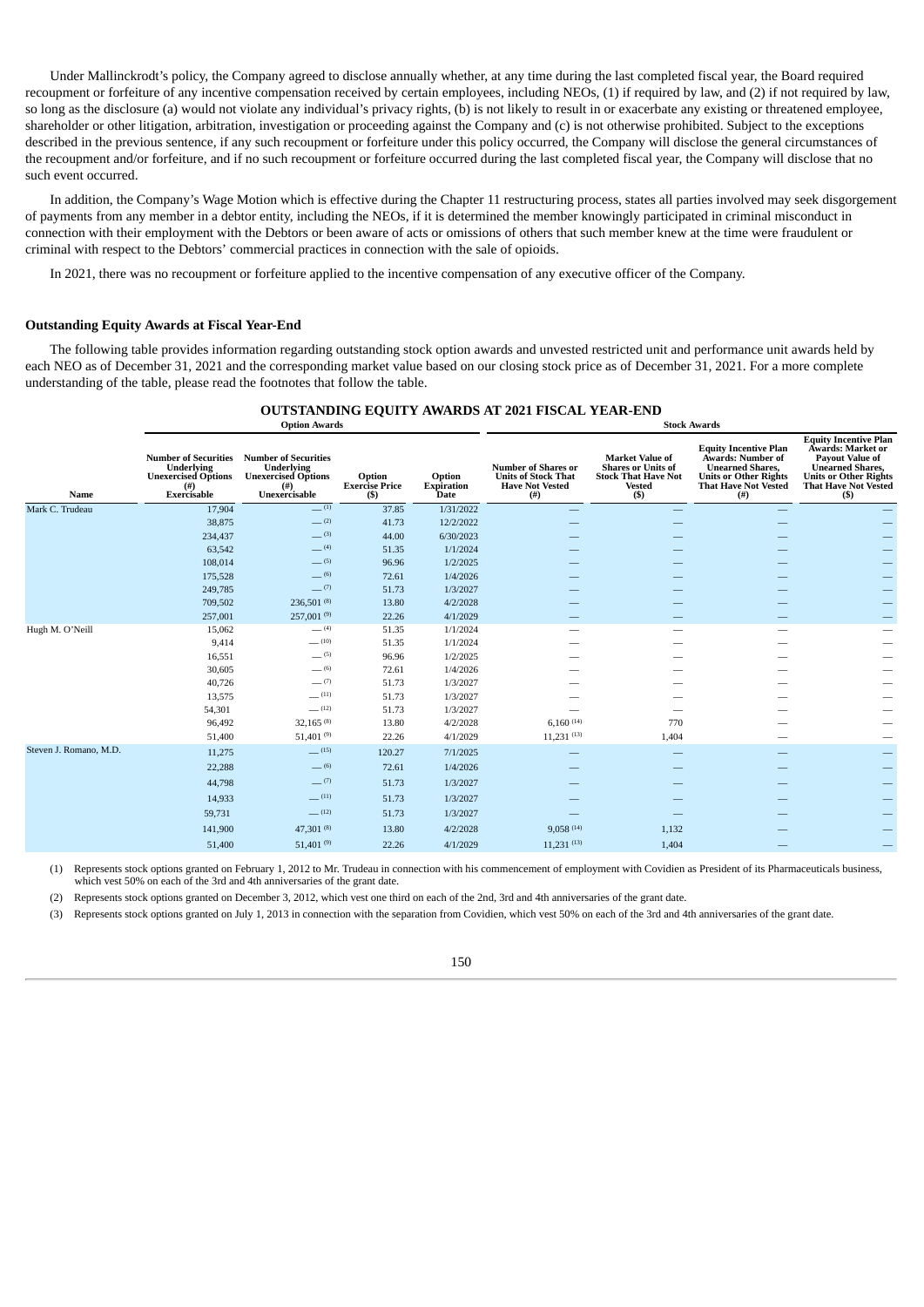- (4) Represents stock options granted on January 2, 2014, which vest 25% on each of the 1st, 2nd, 3rd and 4th anniversaries of the grant date.
- (5) Represents stock options granted on January 2, 2015, which vest 25% on each of the 1st, 2nd, 3rd and 4th anniversaries of the grant date.
- (6) Represents stock options granted on January 4, 2016, which vest 25% on each of the 1st, 2nd, 3rd and 4th anniversaries of the grant date.
- (7) Represents stock options granted on January 3, 2017, which vest 25% on each of the 1st, 2nd, 3rd and 4th anniversaries of the grant date.
- (8) Represents stock options granted on April 2, 2018, which vest 25% on each of the 1st, 2nd, 3rd and 4th anniversaries of the grant date.
- (9) Represents stock options granted on April 1, 2019, which vest 25% on each of the 1st, 2nd, 3rd and 4th anniversaries of the grant date.
- (10) Represents stock options granted on January 2, 2014, which vest 50% each on the 3rd and 4th anniversaries of the grant date.
- (11) Represents stock options granted on January 3, 2017 for the transition period, which vest 25% on each of the 1st, 2nd, 3rd and 4th anniversaries of the grant date.
- (12) Represents stock options granted to certain NEOs on January 3, 2017, which fully vest on the 4th anniversary of the grant date.
- (13) Represents RSUs granted on April 1, 2019, which vest 25% on each of the 1st, 2nd, 3rd and 4th anniversaries of the grant date.
- (14) Represents RSUs granted on April 2, 2018, which vest 25% on each of the 1st, 2nd, 3rd and 4th anniversaries of the grant date.
- (15) Represents stock options granted on July 1, 2015, which vest 25% on each of the 1st, 2nd, 3rd and 4th anniversaries of the grant date.

## **Potential Payments upon Termination**

Due to the commencement of the Chapter 11 Cases, the disbursement of severance pay and related benefits during the pendency of the Chapter 11 Cases is subject to, among other things, approval by the Bankruptcy Court and the restrictions regarding severance payments imposed by section 503(c) of the Bankruptcy Code. The table below does not take into account changes and restrictions that apply following the commencement of the Chapter 11 Cases.

*Employment Agreements.* For all of the NEOs, severance benefits are payable pursuant to employment agreements entered into between each of the NEOs and a subsidiary of the Company (the "Employment Agreements"), which were intended to codify into a contractual arrangement the severance benefits that each NEO was already entitled to under the Severance Plan. Under the Employment Agreements, benefits are payable to eligible executives, including NEOs, upon an involuntary termination of employment for any reason other than cause, permanent disability or death. Post-termination benefits consist of:

- Payment of 1.5 times (2x for our CEO) the executive's annual base salary and the average annual bonus received for the previous three fiscal years excluding any amounts paid that were attributable to the component of the award intended to replace a NEOs previously approved target long-term incentive equity opportunity;
- A lump sum payment equal to the employer subsidized portion of the cost of health insurance for the applicable executive and his dependents for 18 months;
- Accelerated vesting of stock options, restricted stock and RSUs scheduled to vest during the 12 months following the date of termination, with vested options remaining exercisable until the one year anniversary of the date of termination, subject to the earlier expiration of the option term. PSUs scheduled to vest during the 12 months following employment termination remain eligible to vest based on actual results.
- If, during the twenty-four months following the date of termination, an executive would reach the age required for early retirement or normal retirement treatment and would otherwise meet the retirement treatment criteria, the executive will be entitled to any more favorable equity award vesting included in any applicable equity award agreement with the executive;
- Outplacement services for up to 12 months; and
- Payment of a pro-rata portion of the executive's annual incentive cash award for the fiscal year in which such executive's employment terminates.

In addition, change in control severance benefits are payable to eligible executives, including NEOs, only if the double-trigger requirements are satisfied, meaning that, in order to receive any of the following benefits, the executive must experience an involuntary termination of employment or good reason resignation during a period that begins upon, and ends two years after, a change in control. Post-termination benefits consist of:

- Payment of 1.5 times (2x for our CEO) the executive's annual base salary and the average annual bonus received for the previous three fiscal years excluding any amounts paid that were attributable to the component of the award intended to replace a NEOs previously approved target long-term incentive equity opportunity;
- A lump sum payment equal to the employer subsidized portion of the cost of health insurance for the applicable executive and his dependents for 18 months;
- Accelerated vesting in full of all stock options, restricted stock, RSUs and PSUs (with vested options remaining exercisable until the one year anniversary of the date of termination), with the vesting level of PSUs to be determined in the sole discretion of the HRCC;
- Outplacement services for up to 12 months; and

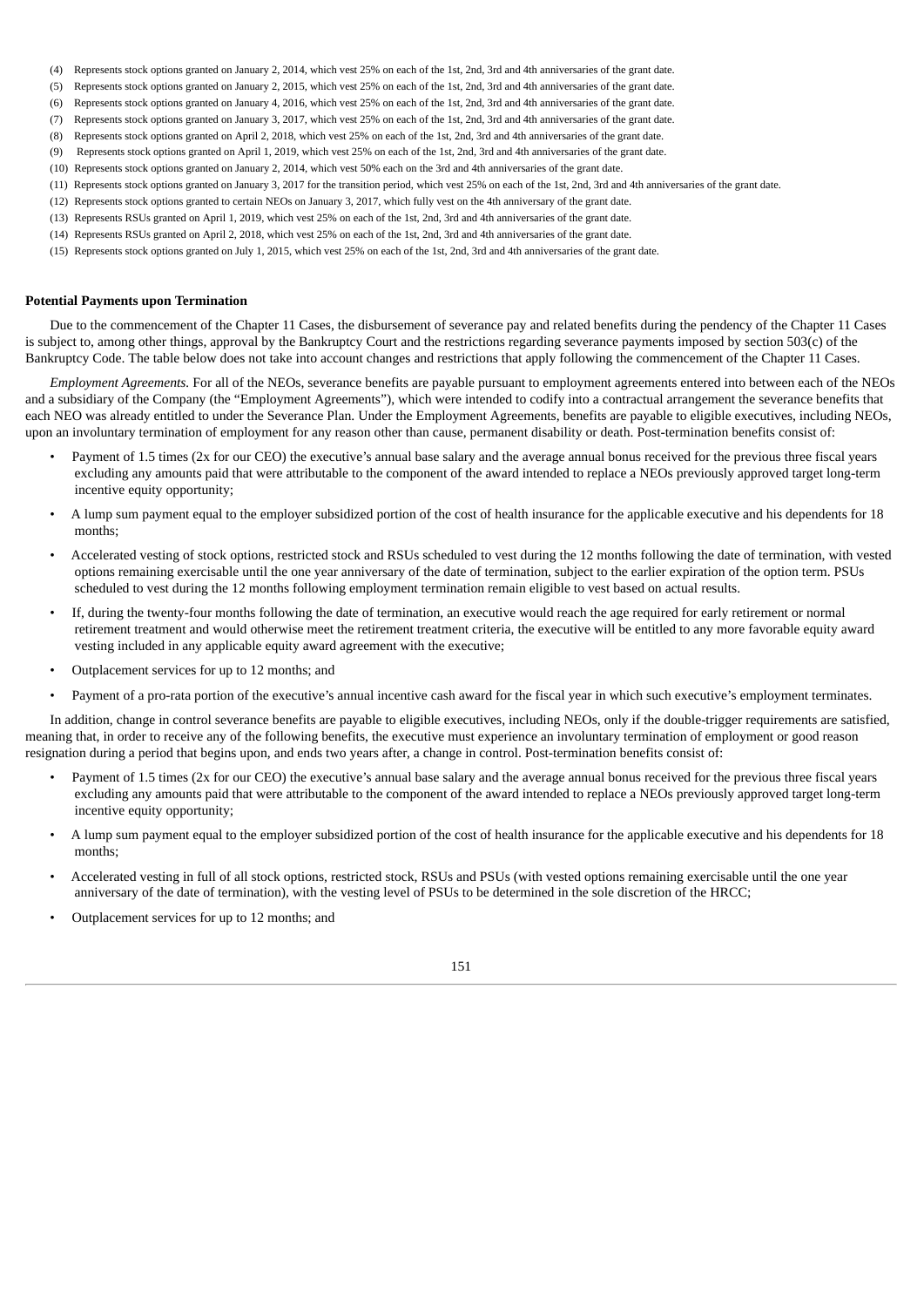• Payment of a pro-rata portion of the executive's annual incentive cash award for the fiscal year in which such executive's employment terminates.

The payment of benefits under the Employment Agreements is conditioned upon the executive executing a general release in favor of us and is subject to the terms of the Non-Competition, Non-Solicitation, and Confidentiality Agreement by and between the executive and us, under which the executive agreed not to disclose confidential Company information at any time and not to compete with us nor solicit our employees or customers, for a period of one year following termination of employment. We may cancel benefits that are payable or seek to recover benefits previously paid if the executive does not comply with these provisions or violates the release of claims. Payments may be delayed until six months after termination of employment if necessary to comply with Section 409A of the Code.

Upon a termination of employment for cause, executives, including NEOs, are not eligible for severance benefits under the Employment Agreements and forfeit all unvested stock options, RSUs and PSUs. In addition, the stock options, RSUs and PSUs include a "clawback" feature pursuant to which we may recover the amount of any profit the NEO realized upon the exercise of stock options, or the vesting of RSUs or PSUs, during the 12-month period that occurs immediately prior to the executive officer's involuntary termination of employment for cause.

For purposes of the Employment Agreements, as well as the "clawback" feature discussed in the preceding sentence, "cause" means substantial failure or refusal of the NEO to perform the duties and responsibilities of his job at a satisfactory level as required by us other than due to permanent disability, a material violation of any fiduciary duty or duty of loyalty owed to us, conviction of misdemeanor (other than a traffic offense) or felony, fraud, embezzlement or theft, violation of a material rule or policy, including a violation of our Guide to Business Conduct, unauthorized disclosure of any of our trade secrets or confidential information or other egregious conduct that has or could have a serious and detrimental impact on us and our employees.

For purposes of the Employment Agreements, "good reason" means any retirement or termination of employment by the NEO that is not initiated by us and that is caused by any one or more of the following events, in each case, without the NEO's written consent during the two-year period following a change in control: (i) assignment to the NEO of any duties inconsistent in any material respect with the NEO's authority, duties or responsibilities as in effect immediately prior to the change in control; (ii) a material diminution in the authority, duties or responsibilities of the supervisor to whom the NEO is required to report as in effect immediately prior to the change in control; (iii) a material change in the geographic location at which the NEO must perform services to a location that is more than 50 miles from the NEO's principal place of business immediately preceding the change in control; (iv) a material reduction in the NEO's compensation and benefits, taken as a whole, as in effect immediately prior to the change in control; (v) our failure to obtain a satisfactory agreement from any successor to assume and agree to perform our obligations to the NEO under such Employment Agreement; or (vi) a material diminution in the budget over which the NEO retains authority. Additionally, "good reason" will only exist if the NEO provides written notice stating the good reason event, we do not cure such event, and the NEO terminates employment within a certain period of time after the end of the cure period.

*Other Termination Benefits.* The terms of our 2021 KEIP and equity plan provide for certain benefits upon a NEO's termination of employment due to death, disability or retirement. For this purpose, normal retirement occurs where an executive officer terminates employment after attaining age 60 and the sum of the executive's age and years of service equals at least 70. Under the 2021 KEIP, NEOs are eligible to receive a pro-rated annual incentive cash award based on the number of days that the executive officer was employed by us during the fiscal year upon death, disability or normal retirement. Under the equity plan, NEOs are eligible to receive full vesting of stock options, RSUs and PSUs upon death, disability or normal retirement.

#### **Compensation of Non-Employee Directors**

The Board of Directors has approved a compensation structure for non-employee directors consisting of an annual cash retainer and supplemental cash retainers. This compensation structure was determined in conjunction with the Governance and Compliance Committee, after reviewing data and analyses from the Governance and Compliance Committee's independent compensation consultant, Willis Towers Watson ("WTW").

## **Cash Retainers**

*Board members*. Each director receives an annual cash retainer of \$336,000, paid in quarterly installments at the end of each quarter. Directors joining the Board other than on the first day of a quarter receive a cash retainer pro-rated for the number of days served during their initial quarter of service.

*Committee Chairs*. The Chair of the Audit Committee receives a supplemental annual cash retainer of \$25,000. The Chair of the Human Resources and Compensation Committee receives a supplemental annual cash retainer of \$20,000. The Chairs of the Governance and Compliance Committee and the Science and Technology Committee each receive a supplemental annual cash retainer of \$15,000. The Chair of the Strategic Review Committee does not receive any additional retainer for this service.